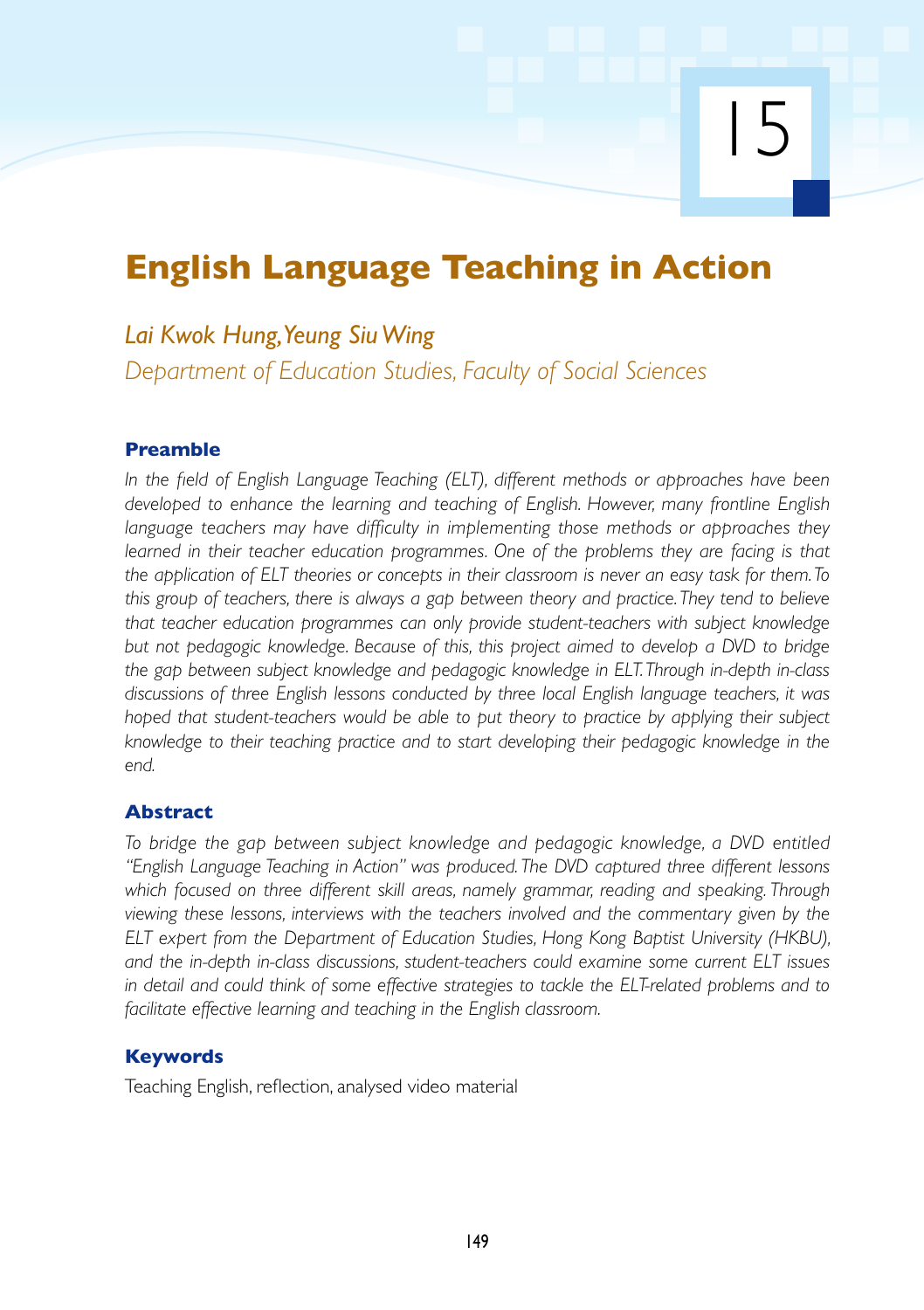#### **Introduction**

The courses *EDUC 7391 and 7392 Subject Teaching I & II (English)* are core components of the Postgraduate Diploma in Education Programme offered by the Department of Education Studies. These courses aim at enhancing the effectiveness of student-teachers in teaching English language in local schools. They also foster critical thinking and creativity in curriculum design and implementation within the students' subject area. One of the objectives of the two courses is to train studentteachers how to enhance classroom teaching based on current ELT approaches or methods (For different ELT approaches and methods, see Brown, 2001). To better equip our student-teachers with ELT classroom techniques and tasks, they should be exposed to real-life situations found in Hong Kong English classrooms. A DVD demonstrating the high incidence of related issues or concerns in the English classroom which are puzzling or intriguing to English language teachers in Hong Kong (e.g. using authentic materials in the classroom, see Larimer & Schleicher, 1999) would be a good tool to compensate the limitations of classroom simulations. Through discussing the cases in the DVD, student-teachers could share their ideas among themselves easily and examine in depth the effective method(s) used to tackle pupils' problems in learning English as a second language and to facilitate effective learning and teaching strategies. A total of three lessons (each focused on a particular skill area in ELT, namely grammar, reading or speaking) were produced. Questions to consider, ELT principles and theoretical background were introduced after the presentation of each lesson. As a result, student-teachers could develop a repertoire of effective classroom strategies for ELT and demonstrate how to apply their subject knowledge gained in *EDUC 7391-2* directly to their daily practice.

#### **Aims and Objectives**

The project aimed at producing a DVD of three English lessons which investigated some current ELT issues found in the Hong Kong context. Each lesson was followed by an interview with the teacher involved and a commentary given by an Associate Professor from the Department of Education Studies, HKBU. With the help of the recording, in-class discussions and follow-up activities were conducted after the student-teachers had viewed the recording. These enabled student-teachers to examine the lessons from different points of view, consolidate their knowledge of effective ELT classroom strategies and practise their methods of monitoring pupils' learning in the English classroom. Through the learning and teaching activities, studentteachers could obtain useful information about the real classroom environment in which they are working. Student-teachers would also have a better idea about their future challenges in the English classroom and they could better prepare for their English lessons. The DVD would help student-teachers enhance learning and teaching in the classroom environment more easily.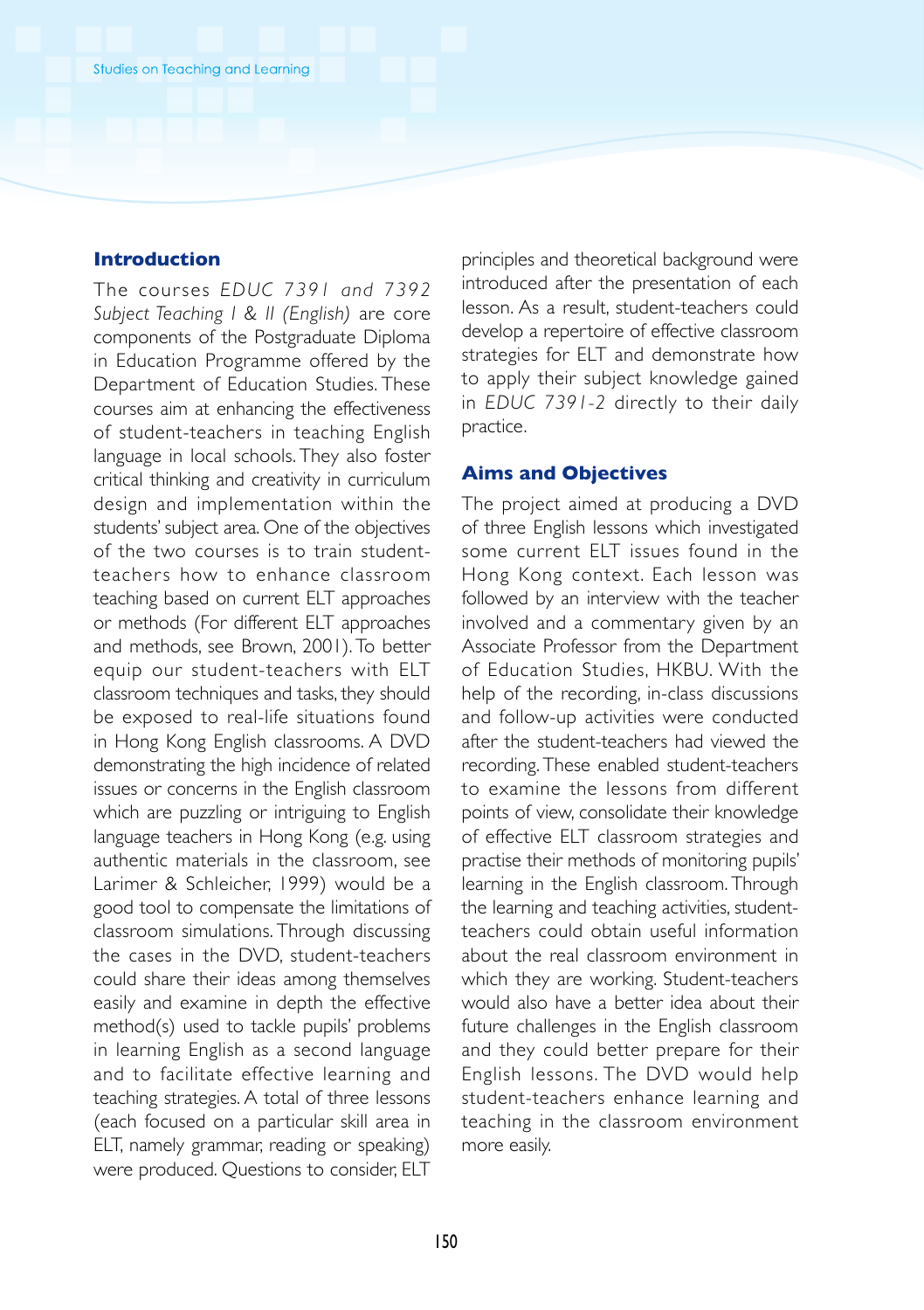The objectives of the project were to let the student-teachers:

- be familiar with contemporary ELT principles and methodology;
- know the role(s) of a teacher when dealing with pupils' problems in learning English;
- be familiar with the learning and teaching strategies in the English classroom; and
- be familiar with the ways of tackling ELT issues in the classroom context.

### **Methodology**

The main theme of the DVD was to capture the current ELT issues found in Hong Kong classrooms. Because of this, a local secondary school was invited to participate in this project. The participating school is an EMI girls' school in Shek Kip Mei. The reason for selecting this school was that the project team would like to focus particularly on ELT issues rather than those of classroom management. There are in total three different lessons in the recording, namely (1) Grammar, (2) Reading and (3) Speaking. Each of the lessons was conducted by a different teacher from the participating school. To capture typical English lessons conducted by local English language teachers in their daily practice, all three lessons were shot on the same day according to the timetable of the participating school.

To better understand the overall design of every single lesson, each lesson was followed by an interview with the teacher involved. In the interviews, the three teachers involved explained their objectives of the lessons, the strategies and techniques used in the lessons in order to achieve the objectives and the rationales behind the classroom activities conducted in their lessons. Although the participating teachers were able to describe the design of their lessons, they did not focus much on articulating the ELT ideas, concepts or theories applied in their lessons. To bridge the gap between theory and practice, the interview after each lesson was followed by a commentary given by Dr Arthur McNeill from the Department of Education Studies, HKBU. He gave some comments on the ELT principles, strategies and techniques found in each of the lessons based on some relevant ELT theories and concepts.

The three lessons were used in three different tutorial sessions at HKBU. During each session, student-teachers viewed the lesson before they were divided into groups of five and discussed the lesson among themselves to identify the ELT issues found in the lesson and the possible ways to deal with the identified problems. After that, each group had to suggest some possible solutions to the problems. The instructor then gave feedback on the suggested solutions given by each group. After discussion, students viewed the interview and the commentary sections in the recording as consolidation of the tutorial session. Student-teachers were sometimes invited to do role-play to demonstrate how to tackle the ELT issues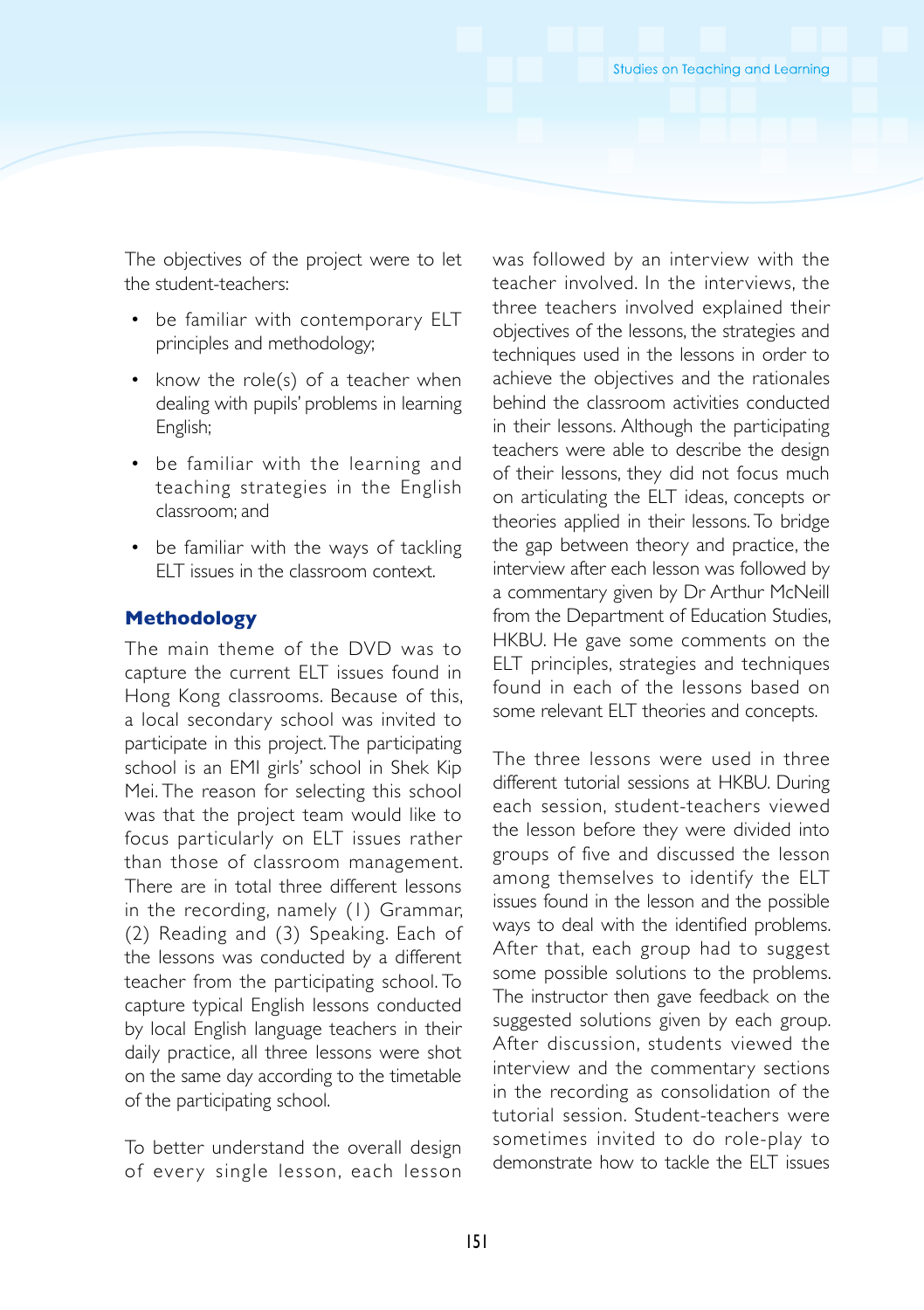found in the recording and peer evaluation of the suggested solutions was encouraged during the tutorial session as follow-up inclass activities.

#### **Results/Findings**

The DVD turned out to be a useful instructional aid for both pre-service student-teachers and in-service teachers who were taking the ELT courses. A questionnaire about the usefulness and convenience of the DVD (see Appendix I) was administered to a total of 65 studentteachers of the two teacher education programmes offered by the Department of Education Studies, HKBU. Thirty-nine respondents from the Double Degree Programme were pre-service studentteachers and the remaining 26 respondents were in-service teachers taking the twoyear part-time Postgraduate Diploma in Education Programme. The feedback collected from the questionnaire survey was generally positive and it provided useful information for future revisions of the DVD.

There are altogether 14 items in the questionnaire and they are as follows:

- *1. The DVD has helped me to comprehend the subject matter more effectively.*
- *2. The DVD has increased my understanding of this academic discipline.*
- *3. The DVD has been effective in developing my analytical power and critical thinking.*
- *4. The use of the DVD has been helpful in my learning of the course EDUC 7391-2.*
- *5. The DVD gives opportunity for me to apply and develop the ideas, concepts and theories learned in this course.*
- *6. The content of the DVD has been clearly related to the overall objectives of the course EDUC 7391-2 Subject Teaching (English).*
- *7. The content of the DVD has been effective in relating theory to practice.*
- *8. The content of DVD is current and relevant to my daily practice.*
- *9. The content of the DVD is current or consistent with the contemporar y knowledge of English Language Teaching.*
- *10. The content of the DVD is well-organised.*
- *11. The le s son shown on the DVD i s challenging for me.*
- *12. The lesson shown on the DVD relates to my everyday experiences.*
- *13. The lesson shown on the DVD has been useful to my daily practice.*
- *14. The inter view shown on the DVD has been helpful in clarifying the subject matter.*

To elicit respondents' opinions regarding the design and the usefulness of the DVD, each of the 14 items was scored on a fivepoint Likert scale, ranging from 1 "strongly disagree" to 5 "strongly agree".

The results collected from the questionnaire survey are presented in Table 1.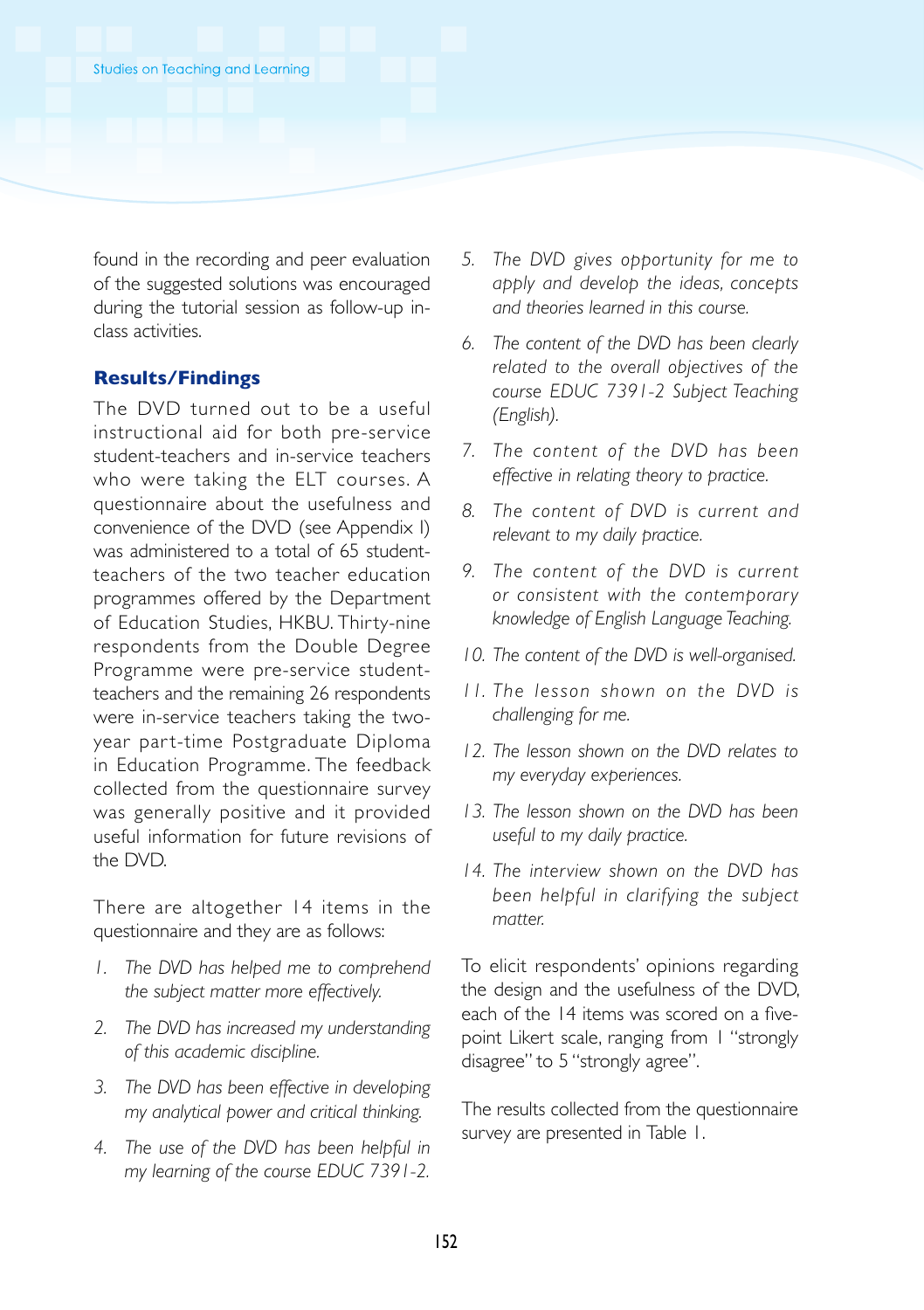Table 1: Means and standard deviations of the Double Degree group and the Part-time PgD in Ed. group in responding to the 14 items of the questionnaire

| Item No.       | Double Degree<br>Year-one (N1=20)<br>Mean | SD  | Double Degree<br>Year-three (N2=19)<br>Mean | SD  | Part-time<br>PGDE Year-one<br>(N2=26) Mean | SD   |  |
|----------------|-------------------------------------------|-----|---------------------------------------------|-----|--------------------------------------------|------|--|
| Q.1            | 4.0                                       | .65 | 3.6                                         | .68 | 4.2                                        | .54  |  |
| Q.2            | 3.8                                       | .72 | 3.7                                         | .73 | 4.0                                        | .82  |  |
| Q.3            | 3.9                                       | .67 | 3.8                                         | .60 | 3.8                                        | .69  |  |
| Q.4            | 4.4                                       | .50 | 3.8                                         | .71 | 4.1                                        | .65  |  |
| Q.5            | 3.9                                       | .79 | 3.3                                         | .89 | 4.1                                        | .52  |  |
| Q.6            | 3.9                                       | .59 | 4.2                                         | .60 | 4.0                                        | .77  |  |
| Q <sub>i</sub> | 3.9                                       | .75 | 3.7                                         | .65 | 4.1                                        | .82  |  |
| Q.8            | 3.8                                       | .70 | 3.8                                         | .69 | 3.4                                        | 1.33 |  |
| Q.9            | 4.1                                       | .60 | 4.0                                         | .75 | 4.0                                        | .85  |  |
| Q.10           | 4.1                                       | .60 | 4.1                                         | .46 | 4.4                                        | .58  |  |
| Q.11           | 4.0                                       | .86 | 3.3                                         | .73 | 3.5                                        | 1.24 |  |
| Q.12           | 3.7                                       | .88 | 3.4                                         | .90 | 3.3                                        | 1.12 |  |
| Q.13           | 4.0                                       | .73 | 3.9                                         | .74 | 3.7                                        | 1.04 |  |
| Q.14           | 3.9                                       | .79 | 4.0                                         | .67 | 4.1                                        | .63  |  |

From the data presented in Table 1, it is concluded that the respondents found the DVD useful in the learning and teaching of the ELT courses.

## **Discussion**

Since most of the existing supporting teaching materials for ELT courses are contrived or developed by overseas publishers, these materials often fail to show student-teachers the actual ELT issues found in Hong Kong classrooms. Because of this, there is a need for the Department of Education Studies to develop some interactive materials for delivering the subject matter of ELT in order to enhance the quality of learning and teaching.

Real classroom situations in the Hong Kong context should be emphasised in local teacher education programmes. However, the dynamic nature of a classroom makes it difficult for student-teachers to focus on a particular aspect of an English lesson in their in-class discussions. This is because a teacher has to handle too many different things at the same time in the classroom, such as pupils' discipline problems, individual learners' differences, various arrangements of resources, etc. All these complications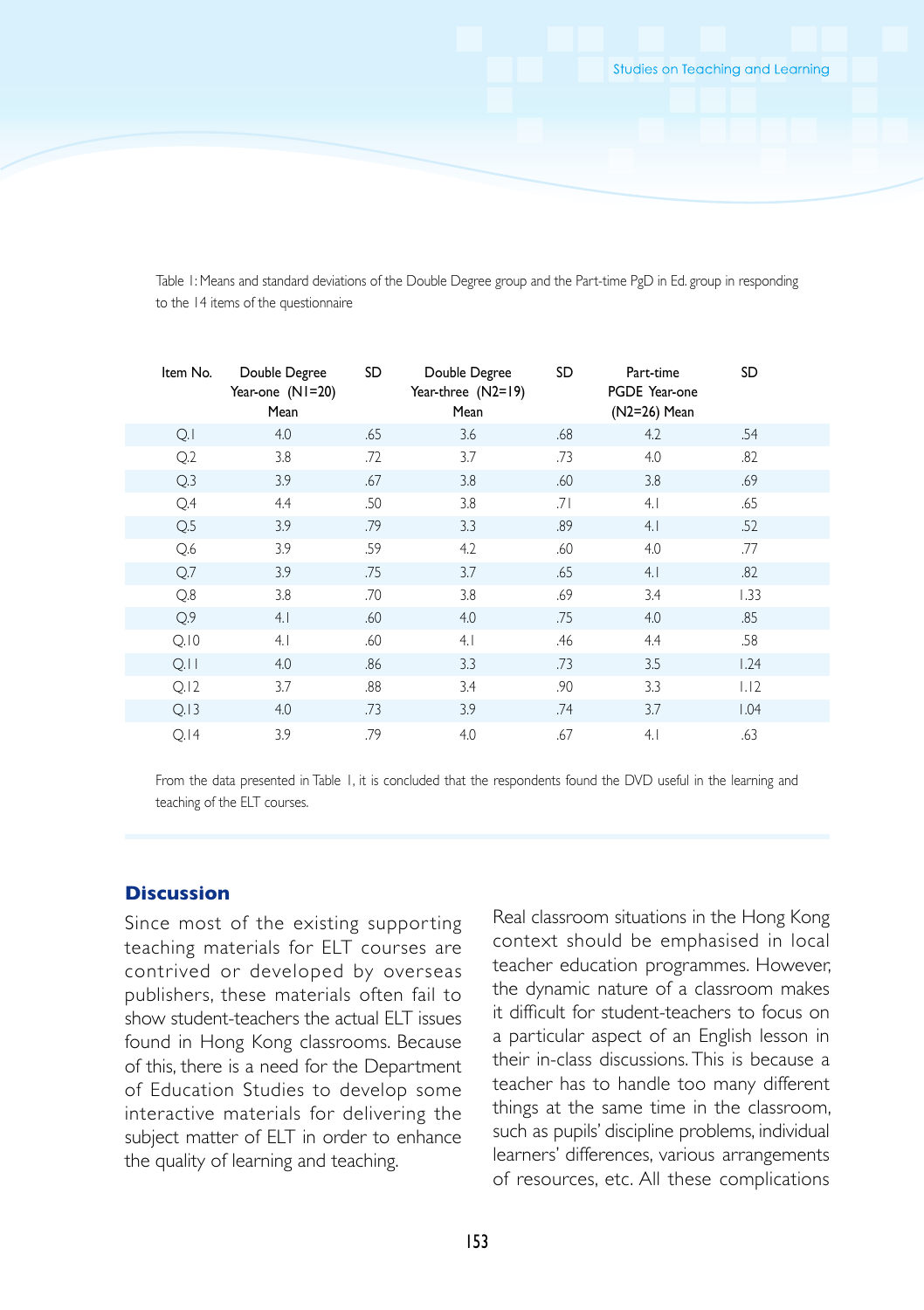have a negative impact on studentteachers' analysis of an English lesson. As a result, the learning pace and outcomes of student-teachers could be greatly affected in this respect. The complicated classroom situations also make student-teachers believe that applying theory to practice only happens in ideal cases. In the end, student-teachers will lose their confidence in dealing with ELT issues in the local context.

With the help of the DVD, studentteachers could identify the ELT problems more easily and single out the incident for discussions more efficiently. In so doing, they could acquire the subject knowledge of ELT more effectively and transfer their subject knowledge to pedagogic knowledge when dealing with ELT issues in the classroom more willingly. At the same time, they could build up their confidence in combating the challenges ahead in their teaching practice.

Some of the pre-service student-teachers found that the DVD had not given them enough opportunities to apply and develop the ideas, concepts and theories learned in their courses. This might be due to the fact that they did not have enough teaching practice in local classrooms and it took time for them to develop their pedagogic knowledge.

Some of the in-service student-teachers found the content of the DVD not relevant to their daily practice. When that group of student-teachers viewed the lesson,

some of them immediately pointed out that they were having students with a very low degree of English proficiency and their teaching had to be very simple. Some of them told me that they had to use Chinese in their English lessons in order to help their pupils understand their teaching. As for the Double Degree student-teachers, they were interested in examining the lessons because they could apply the theories and concepts they had acquired in their English courses. For instance, some of them were eager to analyse the sentence patterns presented by the teacher in the grammar lesson. From their discussion, it was quite obvious that they were aware of the issue regarding the syntactic complexity and the semantic complexity of teacher input in a grammar lesson.

Some of the student-teachers found that the lessons shown in the DVD were not that challenging because they might not face the same situation in their daily practice. To train student-teachers to become reflective practitioners, it is necessary for student-teachers to learn how to explore teaching by developing their ability to look objectively at teaching and reflect critically on what one discovers (Richards & Lockhart, 1994). It seemed that some student-teachers still needed more training before they could make use of the lesson information presented in the DVD to develop a richer conceptualisation of teaching and a better understanding of teaching and learning processes.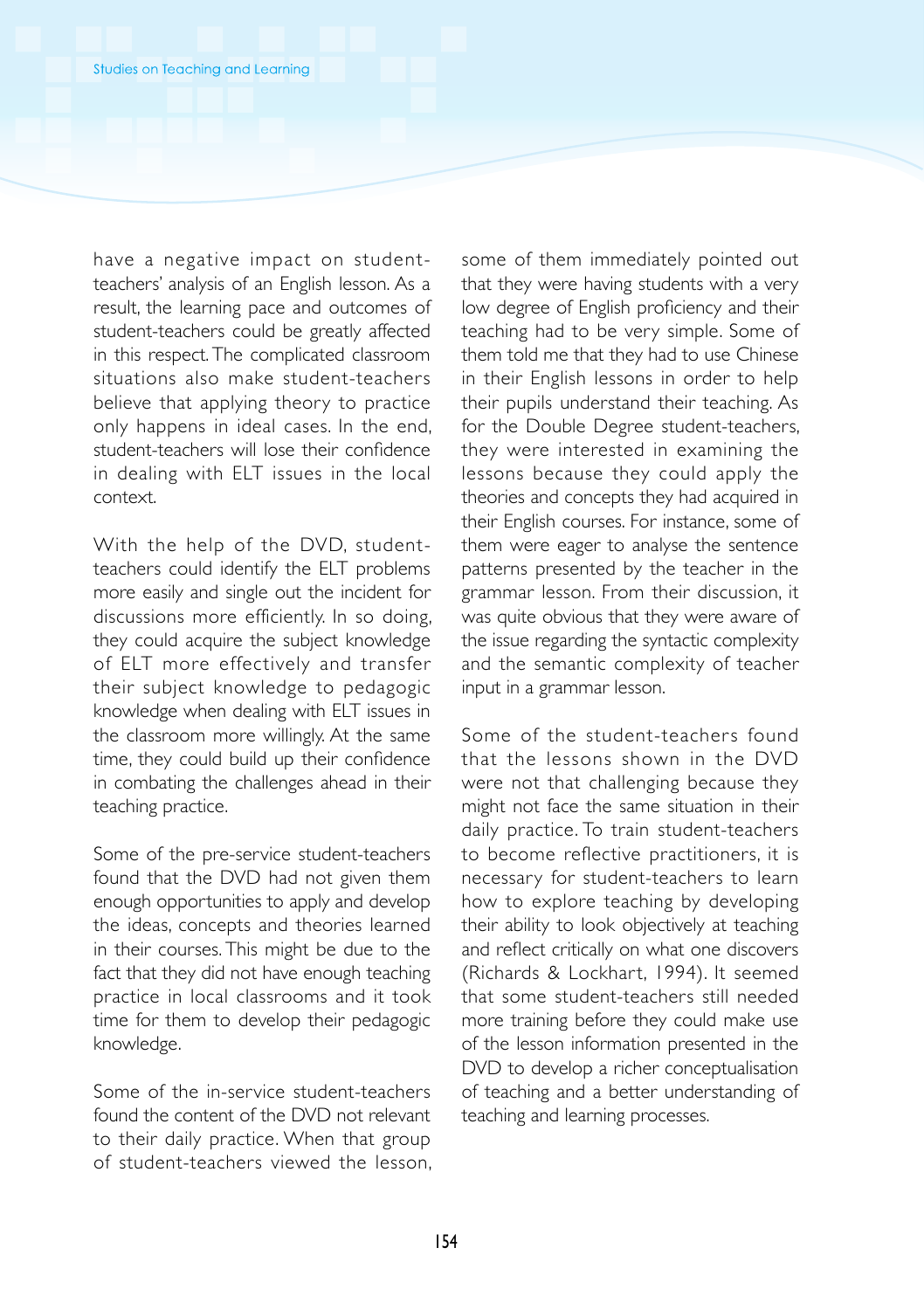Some of the student-teachers found that the lessons shown in the DVD did not relate much to their everyday experiences. Perhaps they thought their pupils would not behave in the same way as those pupils shown in the DVD.

## **Enhancement on Teaching and Learning**

According to the in-class observation conducted by the Principal Investigator in the tutorial sessions, most of the studentteachers found the three lessons relevant to their needs. Some of the studentteachers' responses to the lessons during in-class discussion are as follows:

## *Lesson 1: Grammar*

- Student A : "The examples given by the teacher are rather complicated. I think…the structure is SVA (Subject-Verb-Adjective)…"
- Student B : "Is she teaching active and passive voice?"
- Instructor : "Not really. Look at the first part of each of the examples given by the teacher. What's it?"
- Student C: "It's a clause..."
- Student D: "No, it's a phrase..."
- Instructor : "What kind of phrase is that?"
- Student E : "It's a gerund phrase…"
- Instructor : "You mean a gerundive phrase? What about examples (b) and (d) then?
- Instructor : "Could you identify the approach adopted by the teacher?"
- Student F : "Deductive approach…"
- Student G: "The teacher adopted the P-P-P approach in her teaching. At the presentation stage, she gave four examples of the target patterns and then she asked the students to construct their own sentences as practice. Finally, she asked the students to complete a writing task by using the target patterns at the production stage."

#### *Lesson 2: Reading*

- Instructor : "What are the approaches adopted by the teacher in her lesson?"
- Student H: "The Bottom-up approach."
- Instructor : "How do you know?"
- Student H: "The teacher taught some of the lexical words at the prereading stage to help students understand the text they're going to read."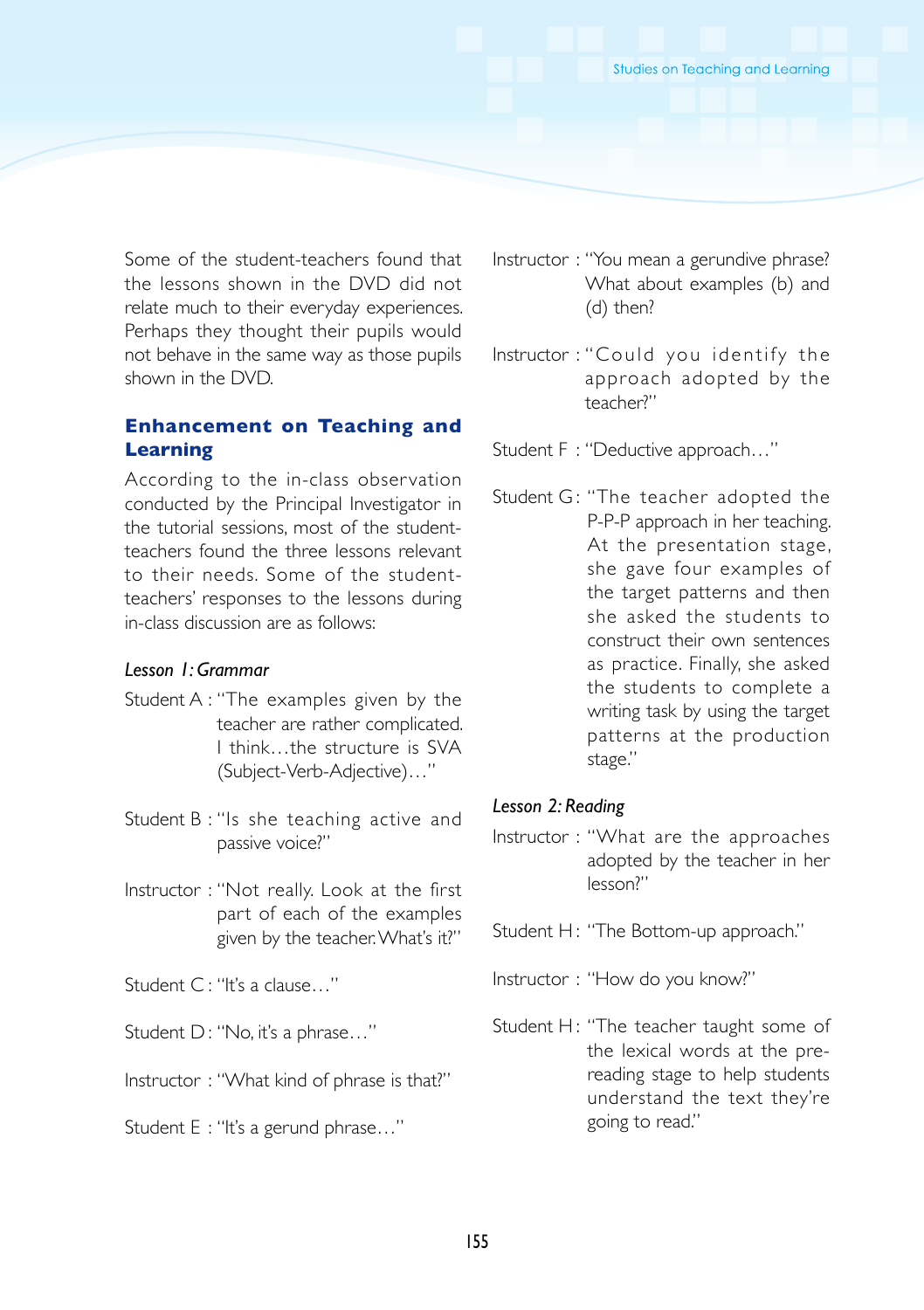- Instructor : "Is that the only approach you could identify?"
- Student I : "The Top-down approach…"
- Instructor : "Could you elaborate a bit?"
- Student I : "She asked students some questions about the Olympic Games."
- Instructor : "That means…"
- Student I: "She activated students' knowledge of the topic to help them comprehend the text."

#### *Lesson 3: Speaking*

- Instructor : "Have you identified any relevant ELT concepts, principles or techniques in this lesson?"
- Student | : "The teacher used authentic materials…that's a song"
- Instructor : "What is the literary genre of the song?"
- Student K : "Narrative…"
- Instructor : "What did the teacher ask students to do after listening to the song?"
- Student L : "Group presentation. She asked the students to give a new ending to the story…"

Instructor : "What's the teacher intention?"

Student M: "She wanted the students to respond to the song after they have listened to it."

From the above teacher-student interactions during the tutorial sessions, we may notice that the students not only had a better understanding of the lesson observed, but also consolidated the relevant ELT theories, principles, techniques and strategies after viewing the DVD. More importantly, they gained more confidence when dealing with the ELT problems after viewing the DVD.

## **Limitations/Difficulties**

As all three lessons were not simulations, the project team tried their best to record what exactly happened in Hong Kong classrooms in order to capture the true picture of ELT issues for learning and teaching purposes. This was why the project team did not aim at shooting scripted and rehearsed lessons. This made it extremely difficult for the project team to find appropriate teachers and the right schools for the project. Even though some teachers were willing to take part in the project, their lessons were not suitable for the project since there were far too many discipline problems found in their classrooms. After doing many classroom observations in different schools, the project team could only invite a band-one girls' school to participate in the project. However, the school had to conduct the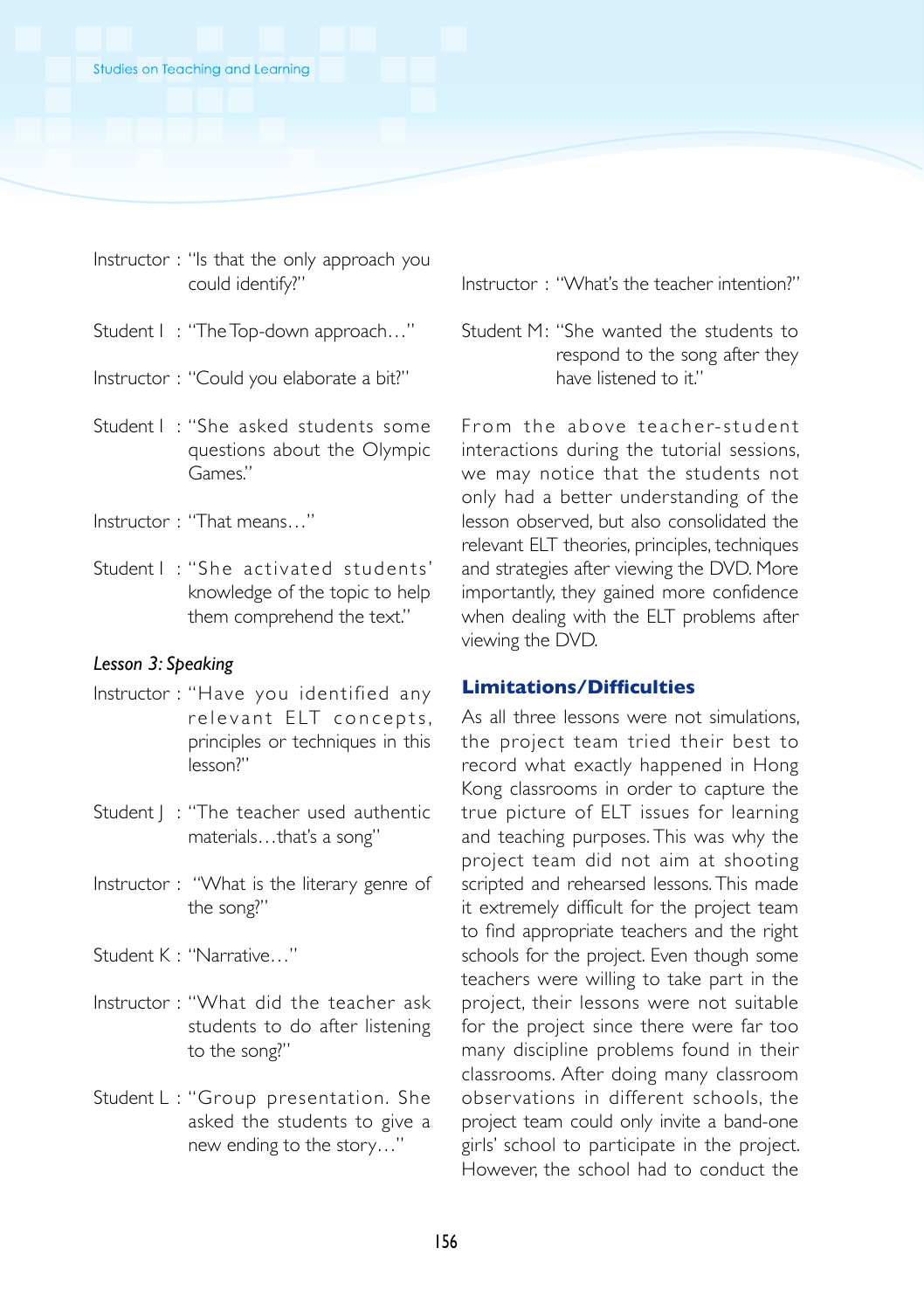External School Review (ESR) soon, so the project team started shooting the lessons four months after the ESR so that the participating teachers could prepare well for the ESR. The project team had to make use of the summer to do the editing of the DVD.

As the DVD captured three lessons in three different skill areas, the Principal Investigator had to use the DVD in his tutorial sessions according to his teaching schedule. That is to say he could only use the grammar lesson when he taught that skill area. To have different groups of student-teachers to help in evaluating the DVD, the Principal Investigator intentionally chose three different groups of studentteachers to participate in the evaluation process (two groups of student-teachers of the Double Degree Programme and one group of the Postgraduate Diploma in Education Programme).

As each tutorial session for the Double Degree student-teachers lasted for 1 hour and 50 minutes, there was not enough time for the class to have an in-depth discussion after the student-teachers had viewed the lesson, the interview and the commentary. This greatly affected the effectiveness of using the DVD to facilitate in-depth discussion in the classroom.

## **Conclusion**

It is believed that the DVD "English Language Teaching in Action" has enhanced the learning and teaching of ELT courses. According to the feedback from the

student-teachers of the Double Degree Programme and part-time Postgraduate Diploma in Education Programme, they benefited a lot from viewing and discussing the three lessons captured in the DVD. They generally found all three lessons very realistic and realised that these lessons revealed some of the ELT issues that they were facing or about to face in local schools. Student-teachers also found the interviews with the teachers involved very helpful because they could check if the teachers involved were able to achieve their lesson objectives by implementing their teaching plans and employing their ELT strategies. With the help of the recording of the lessons and the commentary, not only were the student-teachers given the opportunity to look at some current ELT issues in each of the lessons in detail, but also they could demonstrate a better understanding of the ELT theories, principles, techniques and strategies learned in their courses. After the tutorial sessions, student-teachers gained much confidence in dealing with ELT issues in the classroom setting. They also looked forward to having another DVD of the same kind covering more skill areas in the future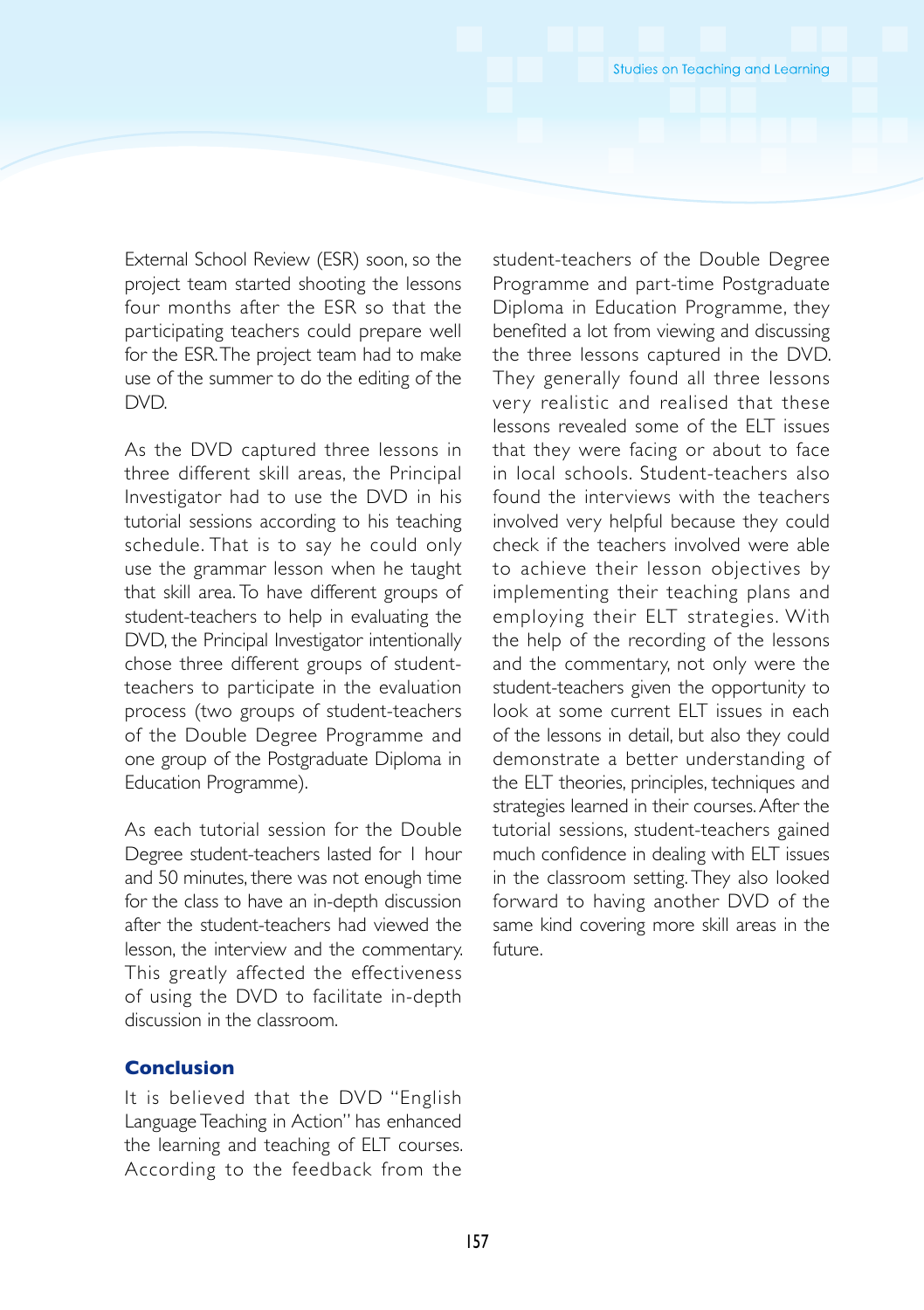#### **References**

Brown, H.D. (2001). *Teaching by principles:* An *interactive* approach to language *pedagogy (2nd ed.)*. New York: Addison Wesley Longman.

Larimer, R.E. and Schleicher, L. (1999). *New ways in using authentic materials in the classroom.* Alexandria, VA: Teachers of English to Speakers of Other Languages.

Richards, J.C. & Lockhart, C. (1994). *Reflective teaching in second language c la s sroom s .* Cambridge: Cambridge University Press.

#### **Acknowledgements**

Mrs Jane Or Principal, Holy Trinity College Mrs Anna Ma English Panel Chairlady, Holy Trinity College Mrs Angela Lai Holy Trinity College Miss Claudia Lui Holy Trinity College Miss Queenie Choi Holy Trinity College Dr Arthur McNeill Department of Education Studies, **HKBU** Information Technology Services Centre, HKBU